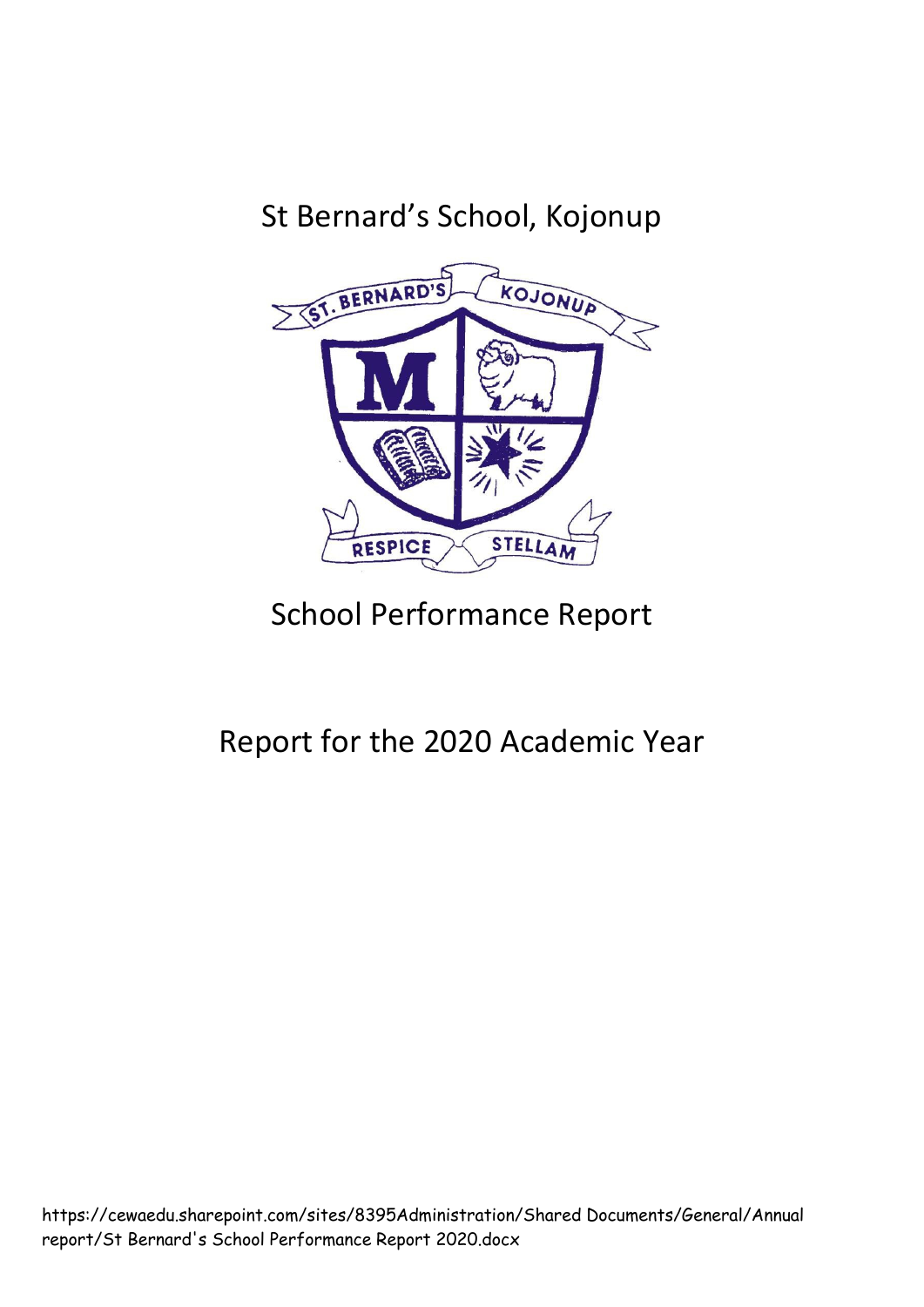## **School Vision Statement**

Through the community of students, staff, parents and parish, we strive to provide each child with the desire and opportunity to reach his/ her highest potential: spiritually, emotionally, intellectually and physically, in an environment which reflects strong Christian values.

## **Introduction**

This report provides the St Bernard's school community with information about the school's activities and performance for the 2020 academic year. It highlights our school results and outcomes and helps set targets for improvement during 2021. The school's website contains many relevant documents that will provide information for parents. This report is a government requirement.

## **School Performance Information:**

## **1. CONTEXTUAL INFORMATION**

St Bernard's School is a Catholic co-educational school catering for 70 students from Kindergarten through to Year 6. St Bernard's is concerned with the development of the "whole" child and as such develops the spiritual, academic, personal, social and emotional well-being of all students. Students are taught in composite classes (K/PP, Yr1/2, Yr3/4 and Yr5/6). A differentiated curriculum ensures the individual needs of each student are met and the MultiLit program provides extra support for students in literacy.

Japanese, Science, Physical Education, Visual Arts/Drama and Technologies are offered as specialist subjects. Students have access to computers and iPads and interactive panels are installed in each classroom. The school has excellent home-school relationships, with parents taking an active role in all aspects of the school's daily operations. St Bernard's develops the leadership qualities of students through Student Ministries and School Captain roles. The school motto is taken from a prayer written by our Patron Saint, St Bernard, and the vision of this motto is for each member of our school community to "Respice Stellam" or "Look to/Reach for the Star".

The COVID-19 pandemic had an impact on school operations in the following areas:

• Remote learning – this was implemented in the final week of Term 1 with the school shut to all except students whose parents were essential workers or students considered at risk. Staff provided face to face

https://cewaedu.sharepoint.com/sites/8395Administration/Shared Documents/General/Annual report/St Bernard's School Performance Report 2020.docx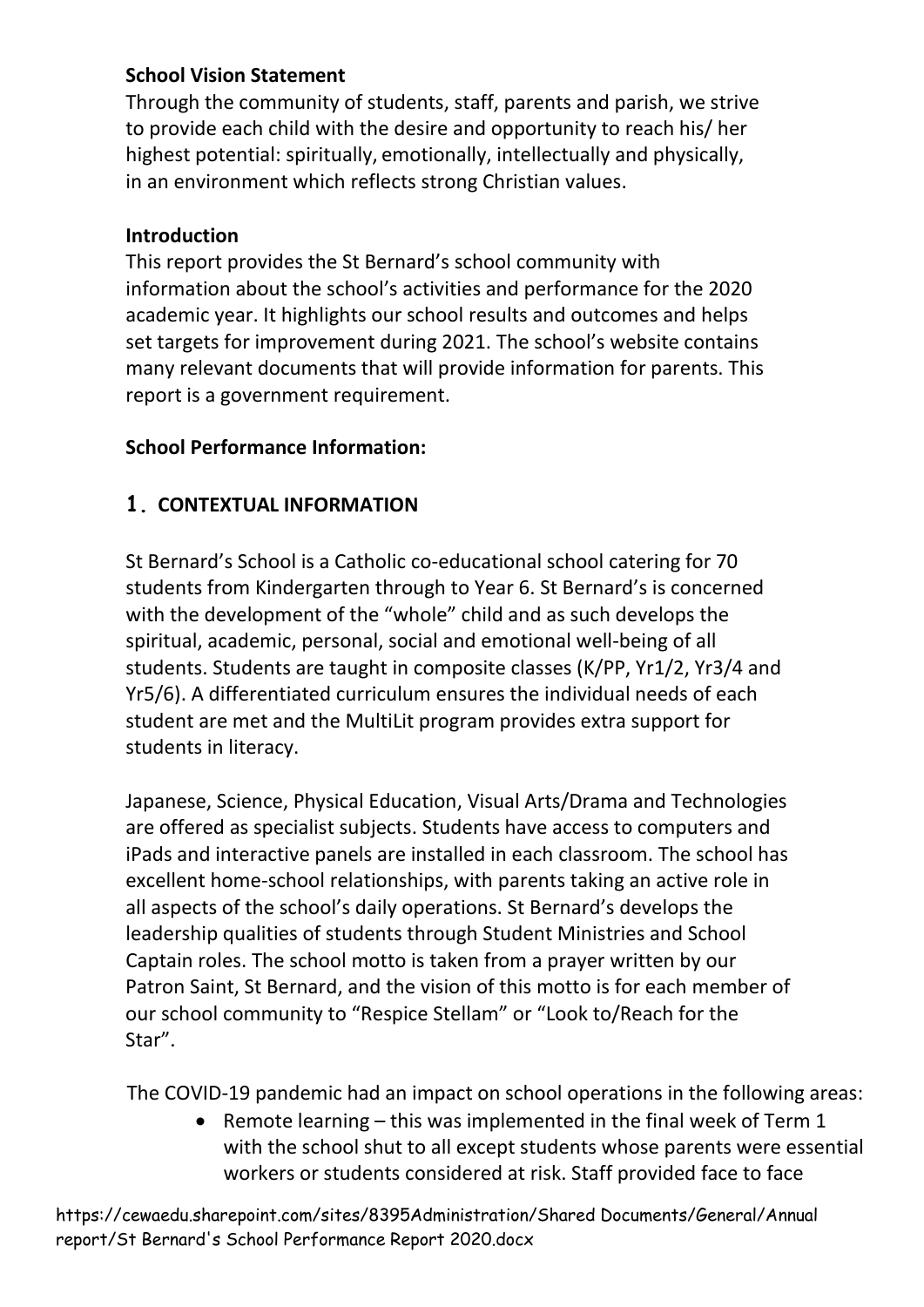learning to between 5 and 9 students each day during this week. Teachers delivered lessons via Seesaw and Teams and home packs were also provided containing materials such as worksheets, flash cards, counters, dice, paint and clay. These packs were home delivered and were provided for our Little Stars playgroup children through to our Year 6 students. Remote learning continued into Term Two with a gradual transition back to school attendance for students by Week 4, Term 2. Two families (3 students) continued to remain at home for health reasons and were supported by teachers with learning materials and resources until their return by Week 7 when all students were at school for face to face instruction.

- Increased hygiene measures cleaning hours were increased and staff took on daily cleaning of classrooms and outdoor play equipment. Hand sanitiser was provided throughout the school and students were supervised with regular handwashing.
- Social distancing and parent access social distancing was maintained amongst staff at the school and was required if they came onto the school grounds for parent-teacher interviews. Parents were not able to access school grounds until Week 6, Term 2 and carpark drop off and pick up routines were put in place to accommodate this change.
- Pastoral care students, family members and staff were monitored and provided with relevant materials and contact information for the Access employee support program, in the case of staff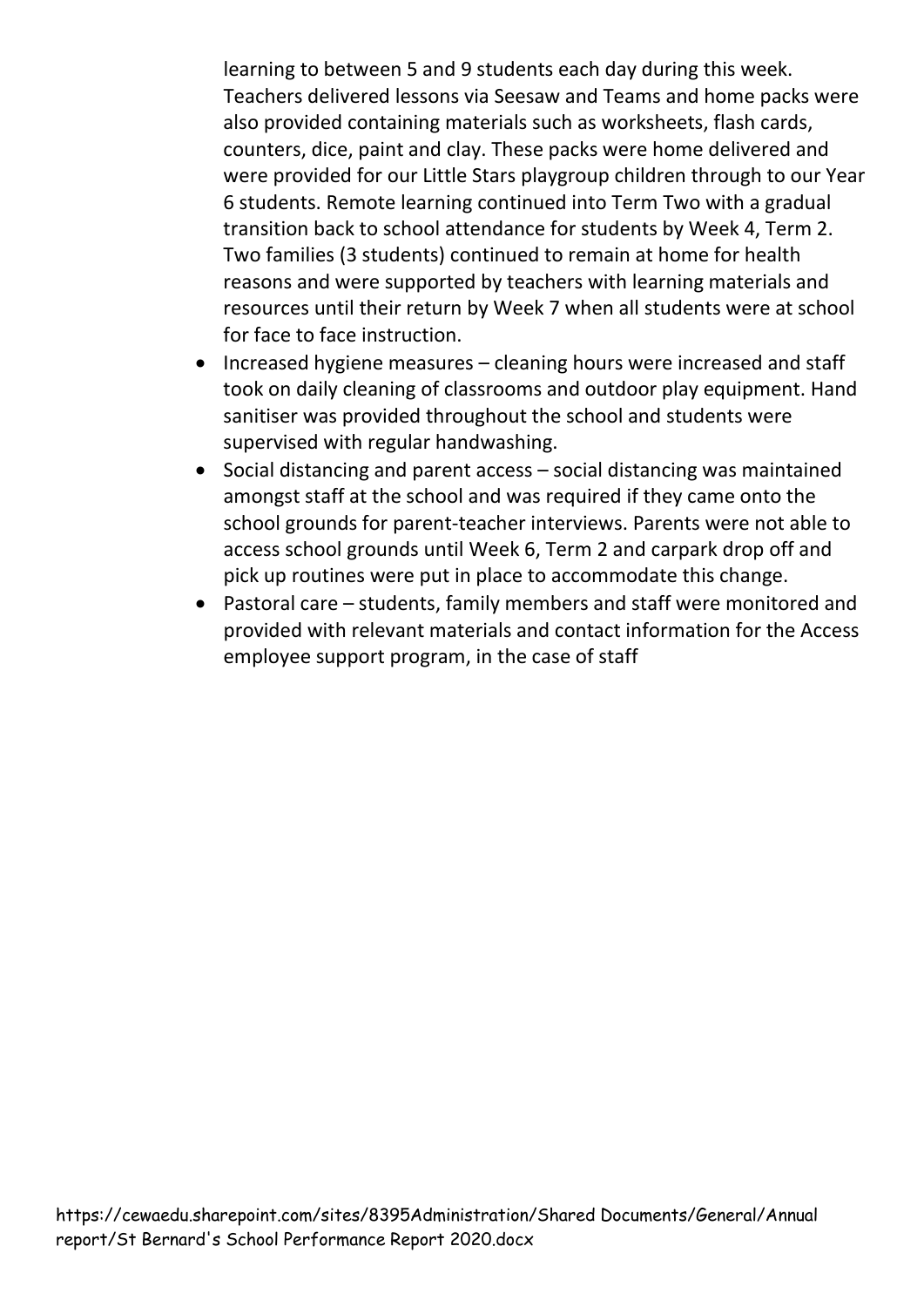# **2. TEACHER STANDARDS & QUALIFICATIONS**

| <b>Qualifications</b>                   | <b>Number of Staff</b> |
|-----------------------------------------|------------------------|
| <b>Master of Religious Education</b>    |                        |
| <b>Bachelor of Arts</b>                 |                        |
| <b>Bachelor of Arts (Education)</b>     | 3                      |
| Bachelor of Education (Primary)         |                        |
| Bachelor of Education (Early Childhood) | 4                      |
| <b>Bachelor of Arts</b>                 |                        |
| <b>Bachelor of Science</b>              |                        |
| <b>Certificate of Teaching</b>          | 1                      |
| <b>Bachelor of Economics</b>            | 1                      |
| Cert III & IV Teacher's Aide            | 3                      |
| Diploma of Children's Services          |                        |

## **QUALIFICATIONS OF TEACHING STAFF AT ST BERNARD'S SCHOOL**

# **3. WORKFORCE COMPOSITION**

|             | <b>Teaching Staff</b> | <b>Non-Teaching Staff</b> | <b>Indigenous Staff</b> |
|-------------|-----------------------|---------------------------|-------------------------|
| <b>Male</b> |                       |                           |                         |
| Female      | 18                    |                           |                         |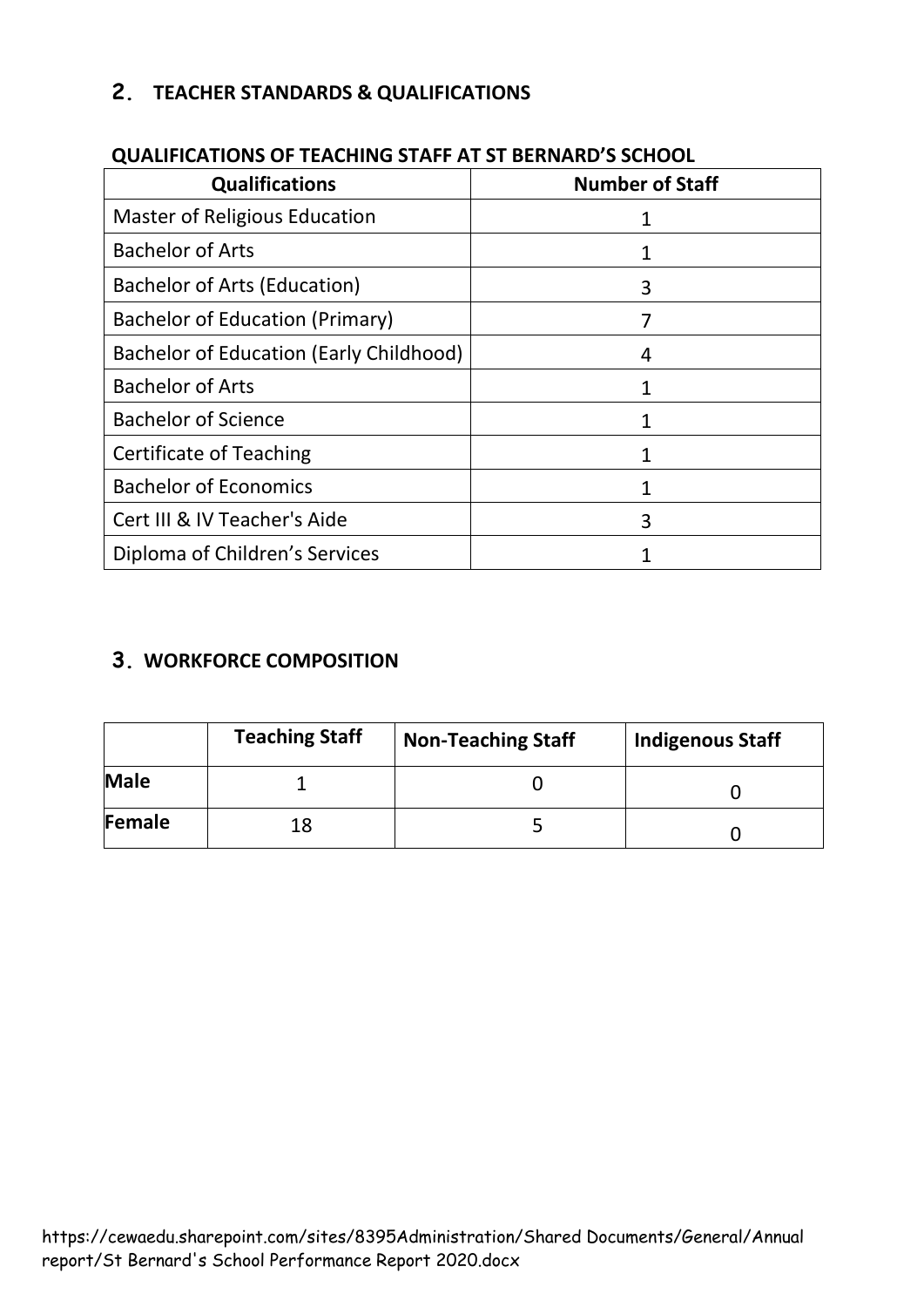# **4. STUDENT ATTENDANCE**

The average rate of attendance for the gazetted school year for students in Years PP to Year 6 was 92%. This was broken down into the following class groupings:

| <b>Year Group</b> | <b>Attendance Rate</b> |
|-------------------|------------------------|
| <b>PP</b>         | 85%                    |
| Y01               | 92%                    |
| Y02               | 94%                    |
| Y03               | 95%                    |
| Y04               | 92%                    |
| Y05               | 93%                    |
| Y06               | 95%                    |

Parents of students who are absent from school are asked to clarify the reason for non-attendance. Contact is made with parents whose children are absent by 9.30am and clarification is sought. Parents can send absentee explanations in written form or via our School Stream school app. For lengthier absences during term time, which are not health related, an approval of extended leave form needs to be completed. The school has an up to date Attendance policy and in accordance with this policy, where a student has been absent for 15 half days or more over a term, a note will be sent to the parents to notify them of their child's attendance record.

In 2020 eight Year Six students graduated. Their high school destinations were as follows:

| <b>Secondary School</b>                         | <b>Number of Students</b> |
|-------------------------------------------------|---------------------------|
| <b>Kojonup District High School</b>             | 5                         |
| <b>Guildford Grammar School</b>                 |                           |
| St Joseph's College, Albany                     |                           |
| <b>Great Southern Grammar School,</b><br>Albany |                           |

https://cewaedu.sharepoint.com/sites/8395Administration/Shared Documents/General/Annual report/St Bernard's School Performance Report 2020.docx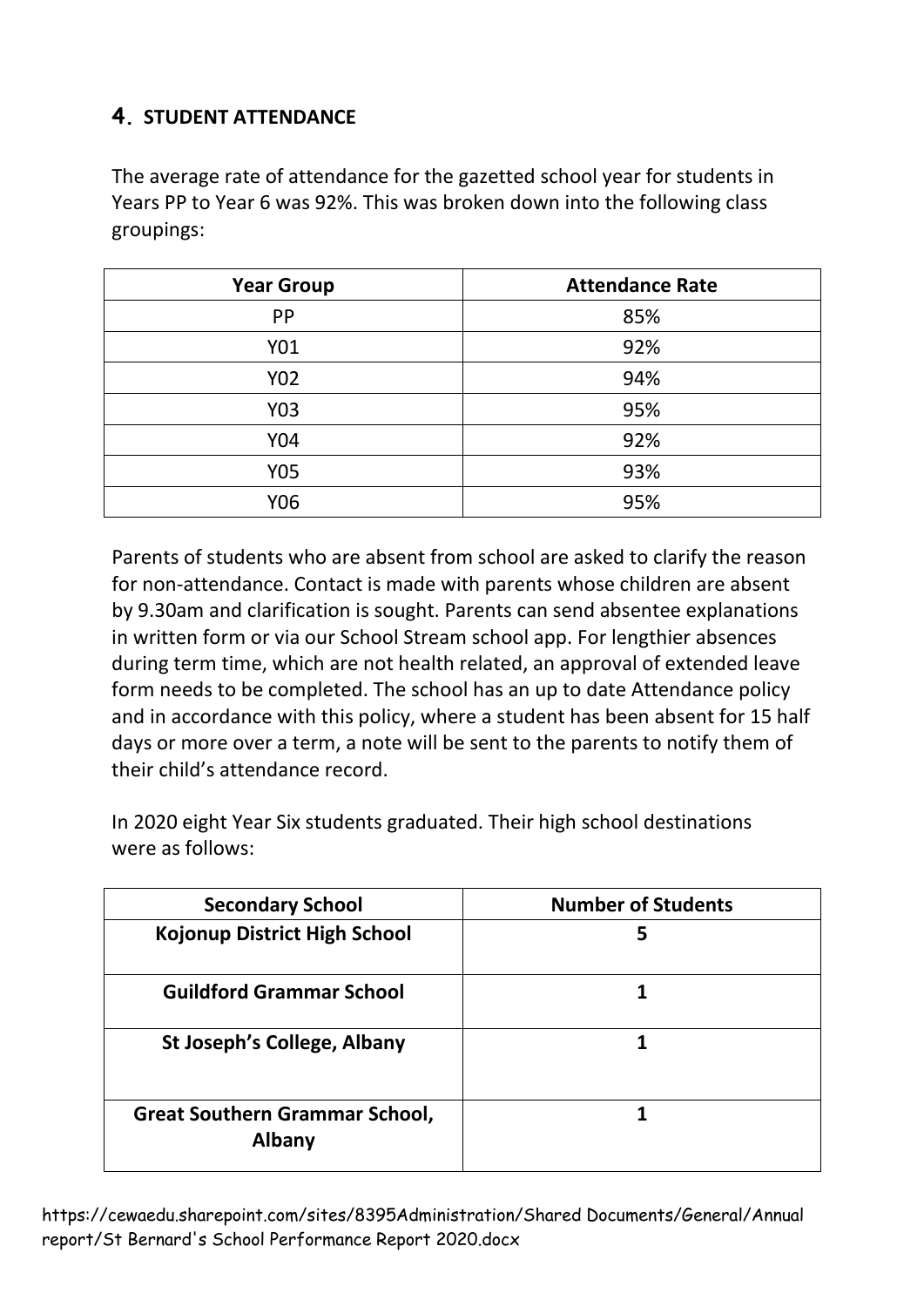# **5. NAPLAN**

Due to the COVID-19 pandemic, NAPLAN assessments were not administered in 2020, therefore no data is presented for this year.

Teachers continued to collect student progress data in spelling (PLD program), reading (running records), writing (Brightpath rulers), Mathematics (Ballard Westwood test) along with classroom assessments and observations. Reporting was according to COVID-19 requirements in Semester 1 and reverted to normal reporting practice in Semester 2.

# **6. PARENT, STUDENT AND TEACHER SATISFACTION**

Students are given a variety of opportunities to develop spiritually, academically and socially.

Attendance at parent meetings and other school events is good, highlighting sound relationships between the school and parents. Discussions and feedback at school board and P & F meetings suggest parent satisfaction with the school.

Evidence was gathered and triangulated such as evidence of current practice, anecdotal evidence and academic assessment data. Areas of focus were identified which have been either acted on or aligned with and included in other planning documents, such as the School Strategic Plan.

## **7. School Income**

The MySchool website can be accessed to view the school's breakdown of income. The link to the website is: http://www.myschool.edu.au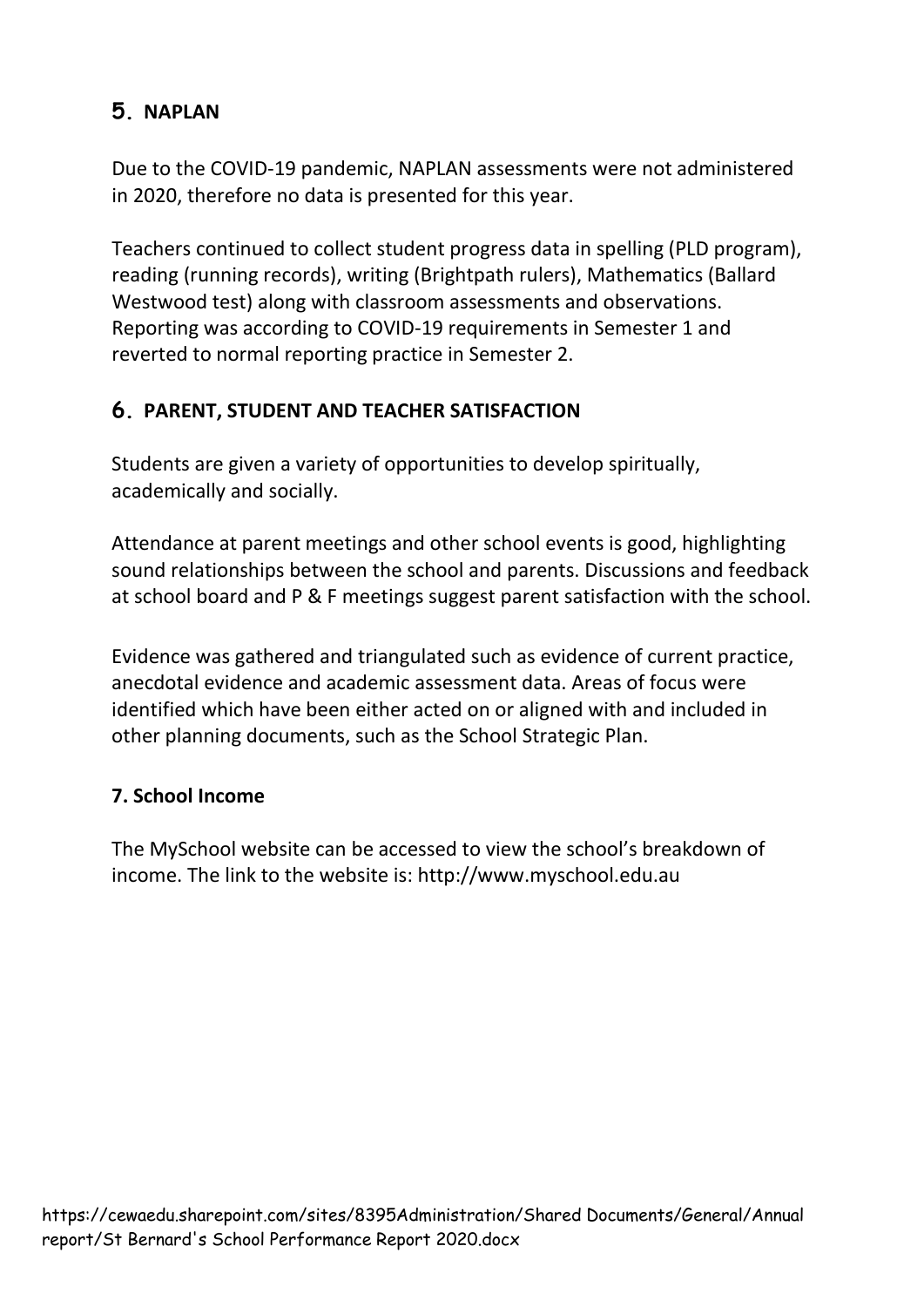## **8. ANNUAL SCHOOL IMPROVEMENT**

There were three key goals for 2020 identified in our Annual School Improvement Plan. These goals were:

#### **Education**

Goal:

Classroom teachers at St Bernard's to implement the Literacy Dedicated Time model in their classrooms each day.

(Due to a change of staff with new and graduate teachers in each classroom in 2020, this goal was repeated in order to support our teachers in their development as teachers of English).

Success Indicators:

By the end of 2020, all classroom teachers to have implemented the LDT model in their classrooms to guide the teaching of English.

### Outcomes:

Teachers worked with the school's Literacy Specialist Teacher to develop their understanding of and efficacy in using the LDT model.

### Stewardship

Goal:

An induction plan and mentoring process to be developed for staff new to St Bernard's.

Success indicators:

All staff new to St Bernard's to have undergone an induction and mentoring process by the end of 2020.

### Outcomes:

Editing of the Staff Handbook, used in the induction process, is underway.

Mentoring of staff has proceeded with extra mentoring time provided through Keeping Safe instruction by Mrs Marinoni.

#### Catholic Identity & Community

Goal:

To improve connection with the school and parish communities by implementing regular class masses and liturgies at school, and family masses at the regular Sunday

https://cewaedu.sharepoint.com/sites/8395Administration/Shared Documents/General/Annual report/St Bernard's School Performance Report 2020.docx